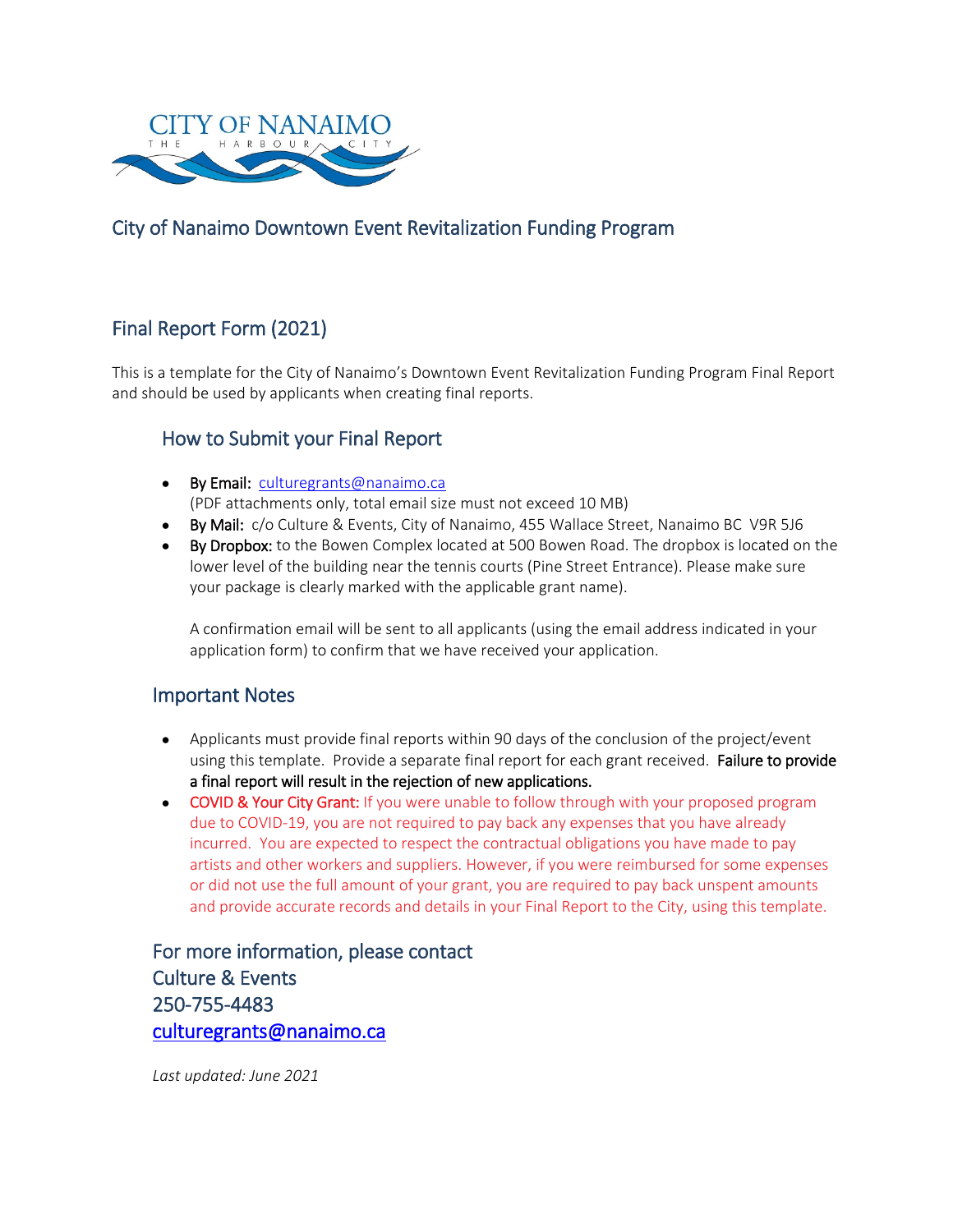City of Nanaimo Culture & Events Downtown Event Revitalization Grant – Final Report Form

# Final Report Form (2021)

# Applicant Information

| Project / Program of Work Information |                                                                                                        |
|---------------------------------------|--------------------------------------------------------------------------------------------------------|
|                                       |                                                                                                        |
|                                       |                                                                                                        |
| event/project:                        | Brief description of the project or program of work. For 2021, address the impacts of COVID-19 on your |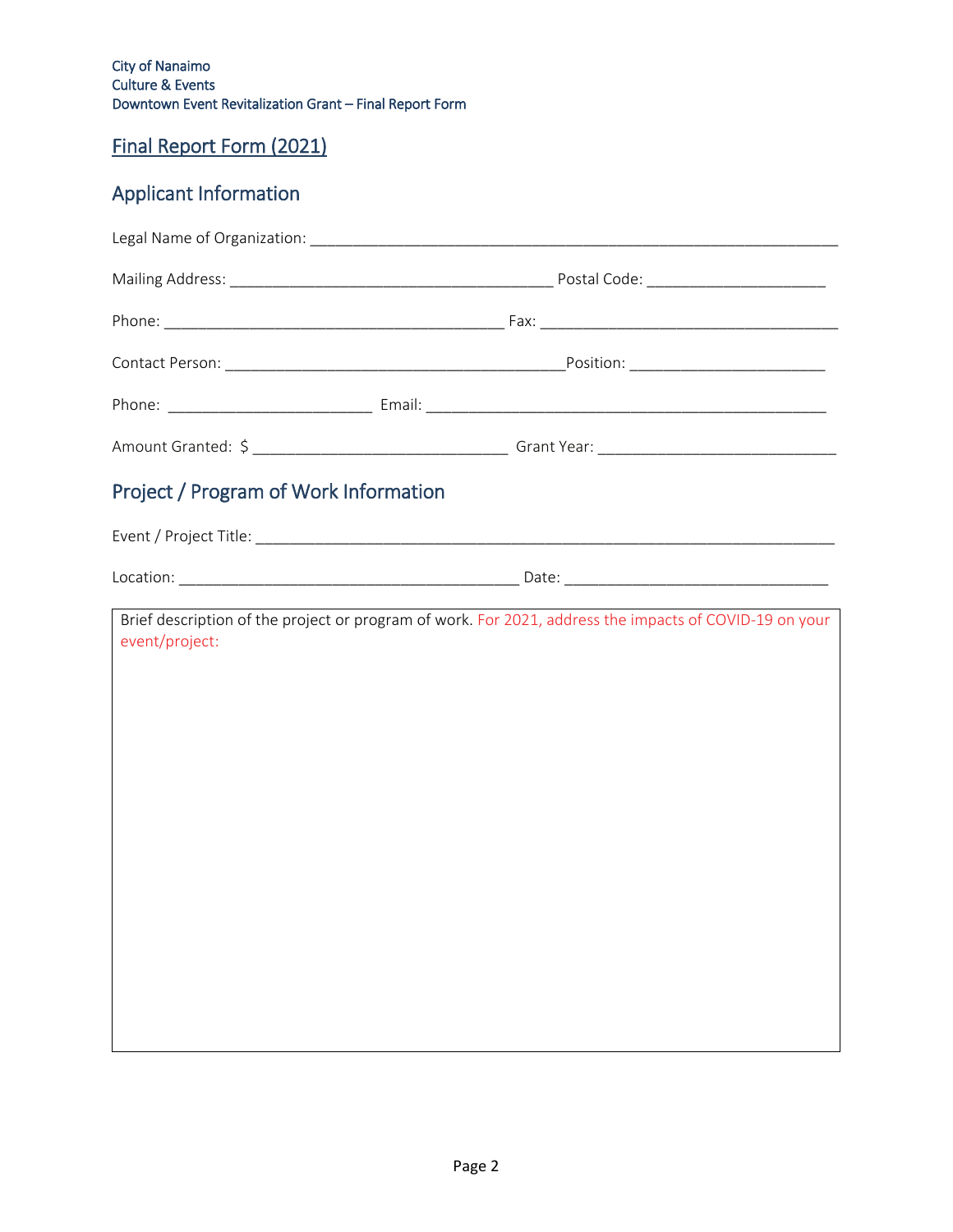Impact of the project or program of work on the artists, other participants and public involved:

Impact of the project or program of work on the organization, main accomplishments and challenges:

Financial impact and levels of participation. Please highlight other sources of funding: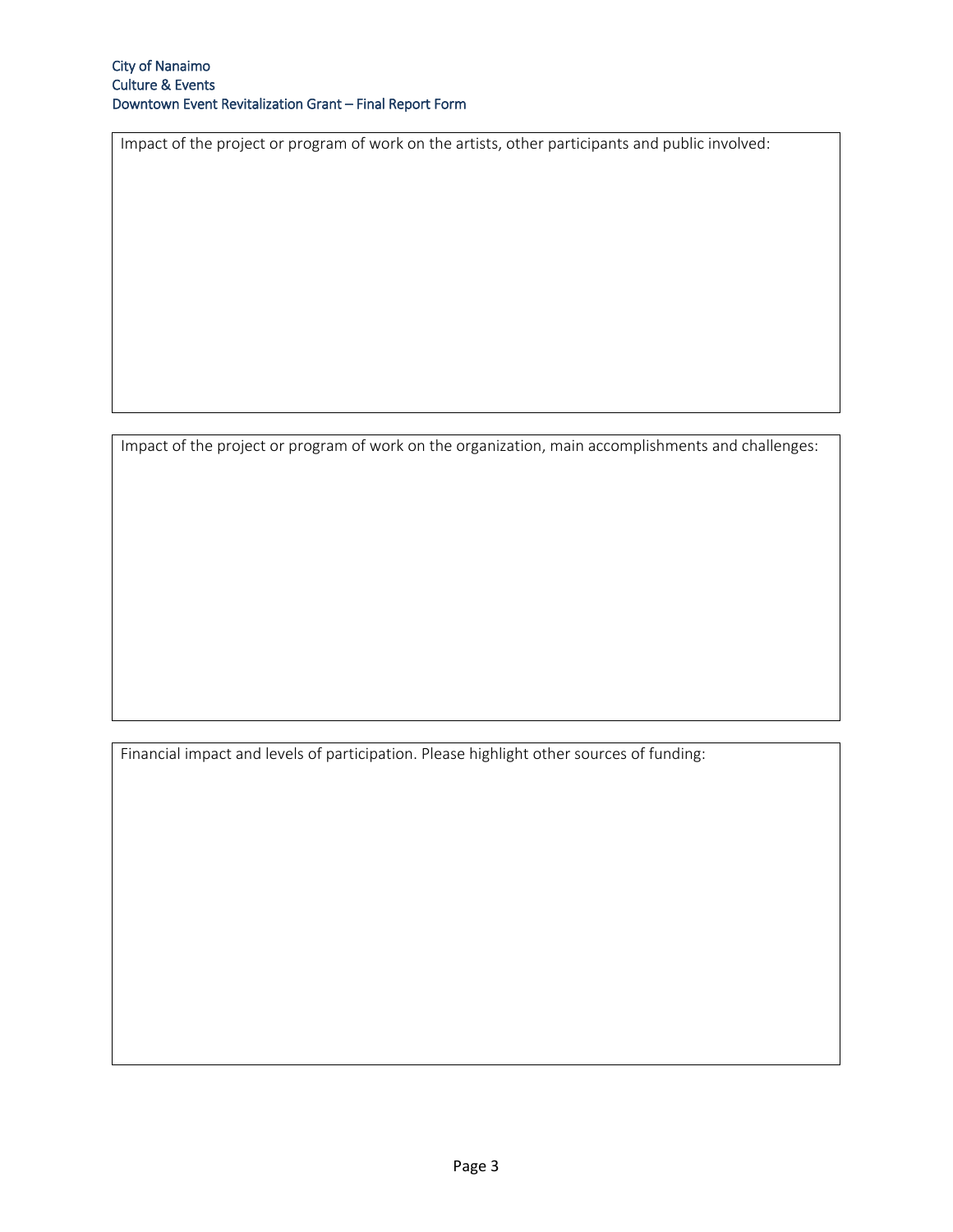| A summary of the activities undertaken, noting any changes to the original proposal & why. Include<br>changes related to COVID-19: |
|------------------------------------------------------------------------------------------------------------------------------------|
|                                                                                                                                    |
|                                                                                                                                    |
|                                                                                                                                    |
|                                                                                                                                    |

| # Participants | # Organizers | # Volunteers | # Spectators |
|----------------|--------------|--------------|--------------|
|                |              |              |              |
|                |              |              |              |

## Financial & Statistical Information

| Include specific notes on budget items (i.e. changes from original application, including changes related<br>to COVID-19): |
|----------------------------------------------------------------------------------------------------------------------------|
|                                                                                                                            |
|                                                                                                                            |
|                                                                                                                            |
|                                                                                                                            |
|                                                                                                                            |
|                                                                                                                            |
|                                                                                                                            |
|                                                                                                                            |
|                                                                                                                            |
|                                                                                                                            |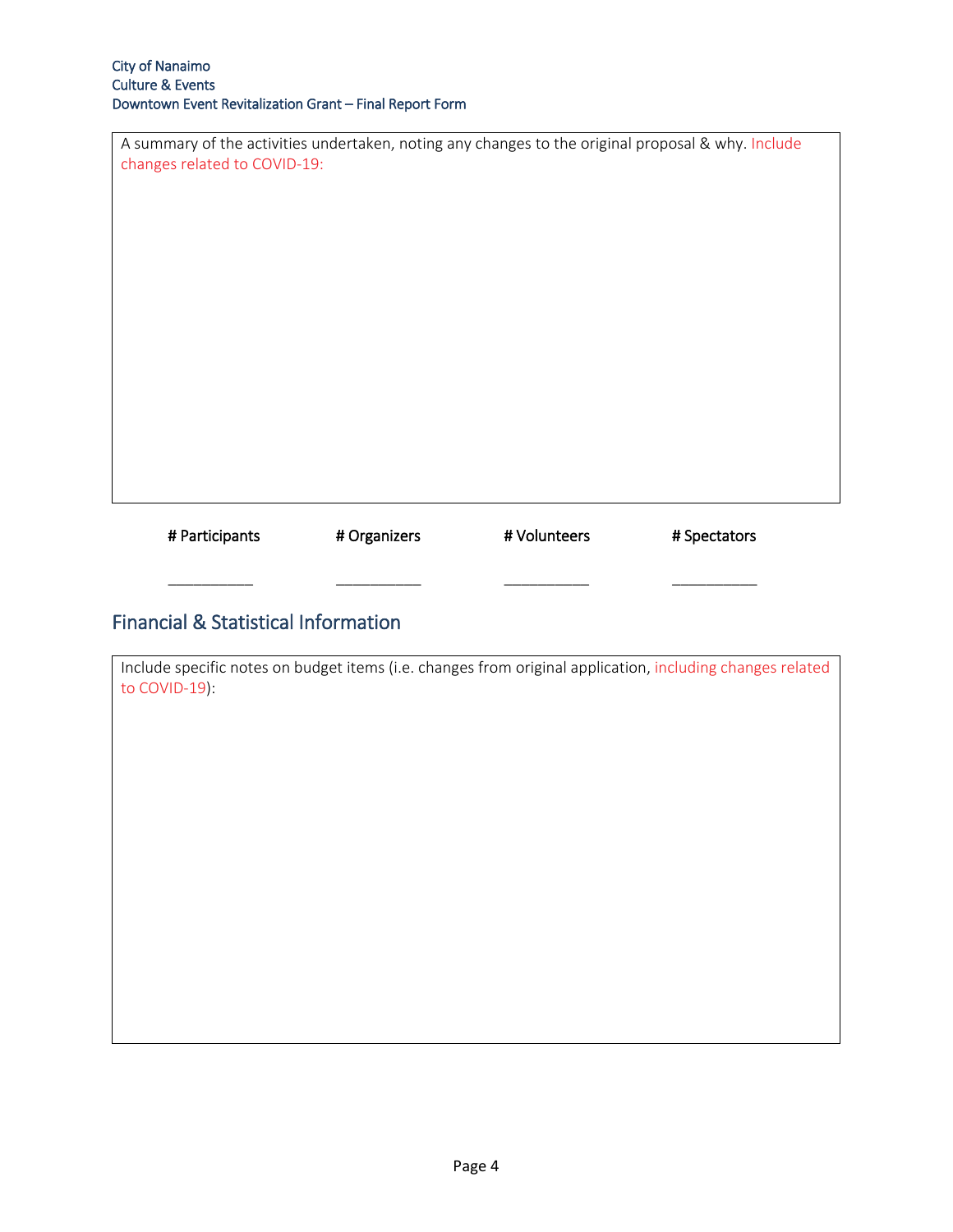Statistical information (# of participants, # of volunteers, etc.):

Final Project Budget. See note on front page regarding COVID & Your City Grant. If applicable, ensure these details are included; including the amount of funds spent; amount of funds to be returned; and your organization's plans/timeline for returning any unused funds to the City:

Further Support Material (max. four (4) pages, single sided – scanned copies only – do not include originals)

 $\Box$  Attach further support materials, which may include sample of a program, poster or brochure of one event in previous or current year.